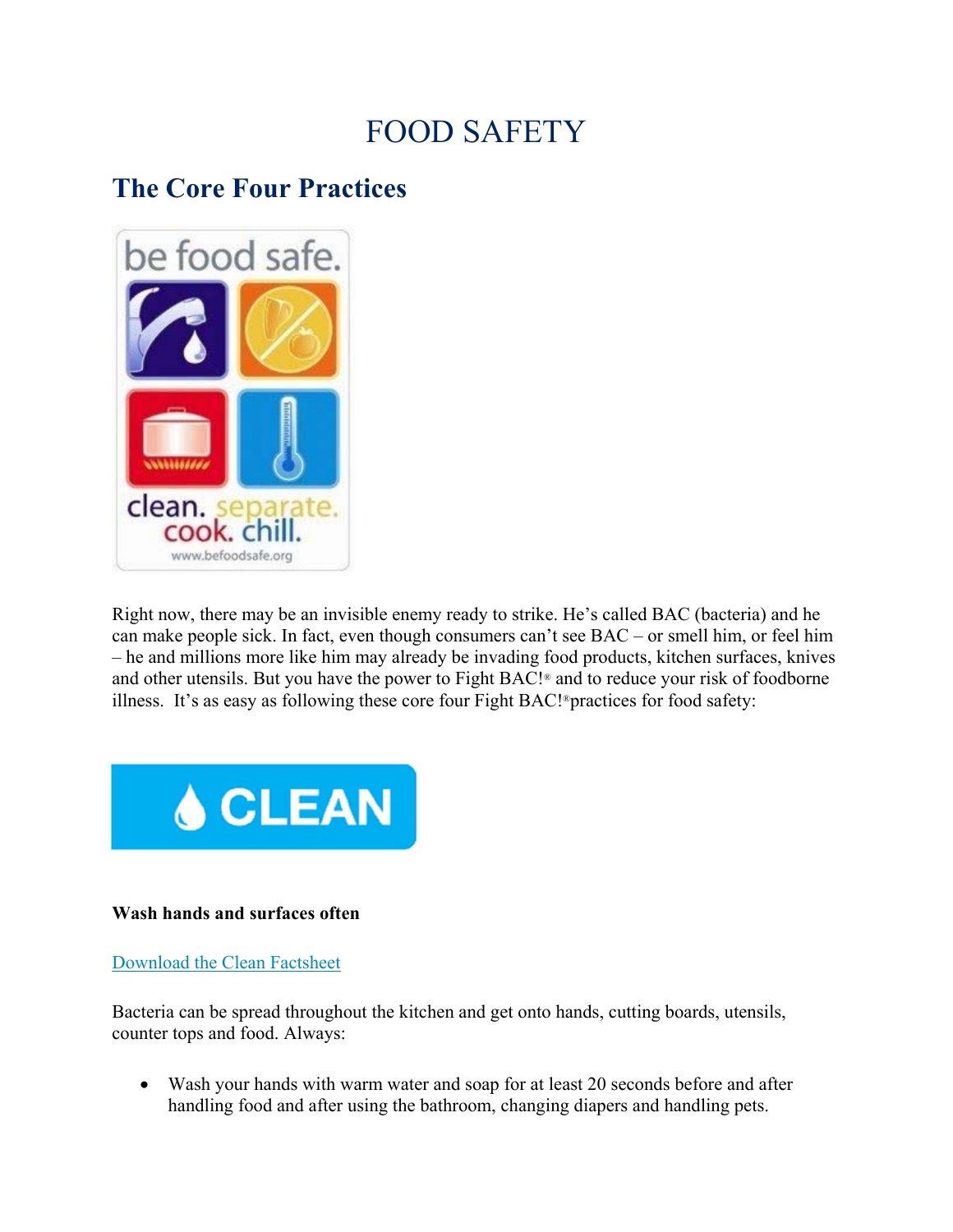- Wash your cutting boards, dishes, utensils, and counter tops with hot soapy water after preparing each food item and before you go on to the next food.
- Consider using paper towels to clean up kitchen surfaces. If you use cloth towels wash them often in the hot cycle of your washing machine.
- Rinse fresh fruits and vegetables under running tap water, including those with skins and rinds that are not eaten.
- Rub firm-skin fruits and vegetables under running tap water or scrub with a clean vegetable brush while rinsing with running tap water.



### **Don't cross-contaminate**

#### Download the Separate Factsheet

Cross-contamination is how bacteria can be spread. Improper handling of raw meat, poultry, seafood and eggs can create an inviting environment for cross-contamination. As a result harmful bacteria can spread to food and throughout the kitchen.

- Separate raw meat, poultry, seafood and eggs from other foods in your grocery shopping cart, grocery bags and in your refrigerator.
- Use one cutting board for fresh produce and a separate one for raw meat, poultry and seafood.
- Never place cooked food on a plate that previously held raw meat, poultry, seafood or eggs.



**Cook to the safe internal temperature**

Download the Cook Factsheet Download the Safe Minimal Internal Temperatures Chart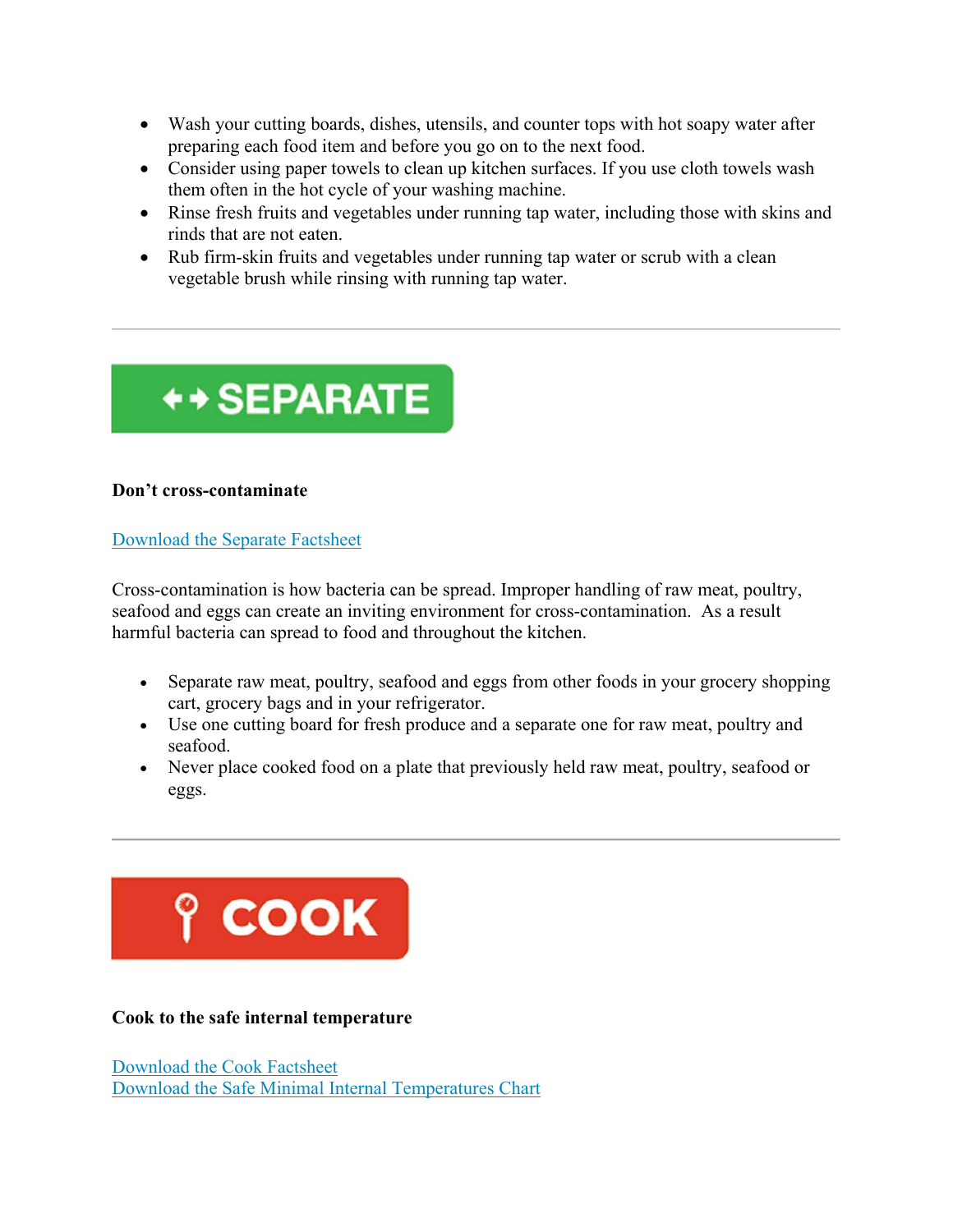Food is safely cooked when it reaches a high enough internal temperature to kill the harmful bacteria that cause foodborne illness. Use a food thermometer to measure the internal temperature of cooked foods. It is always best to:

- Use a food thermometer which measures the internal temperature of cooked meat, poultry and egg dishes, to make sure that the food is cooked to a safe internal temperature.
- Cook roasts and steaks to a minimum of 145°F. All poultry should reach a safe minimum internal temperature of 165°F as measured with a food thermometer. Check the internal temperature in the innermost part of the thigh and wing and the thickest part of the breast with a food thermometer.
- Cook ground meat, where bacteria can spread during grinding, to at least 160°F. Information from the Centers for Disease Control and Prevention (CDC) links eating undercooked ground beef with a higher risk of illness. Remember, color is not a reliable indicator of doneness Use a food thermometer to check the internal temperature of your burgers.
- Cook eggs until the yolk and white are firm, not runny. Don't use recipes in which eggs remain raw or only partially cooked.
- Cook fish to 145°F or until the flesh is opaque and separates easily with a fork.
- Make sure there are no cold spots in food (where bacteria can survive) when cooking in a microwave oven. For best results, cover food, stir and rotate for even cooking. If there is no turntable, rotate the dish by hand once or twice during cooking.
- Bring sauces, soups and gravy to a boil when reheating. Heat other leftovers thoroughly to 165°F.



Refrigerate promptly

Download the Chill Factsheet Download the Cold Storage Chart Check out the 40 or Below campaign

Refrigerate foods quickly because cold temperatures slow the growth of harmful bacteria. Do not over-stuff the refrigerator. Cold air must circulate to help keep food safe. Keeping a constant refrigerator temperature of 40°F or below is one of the most effective ways to reduce the risk of foodborne illness. Use an appliance thermometer to be sure the temperature is consistently 40°F or below. The freezer temperature should be 0°F or below.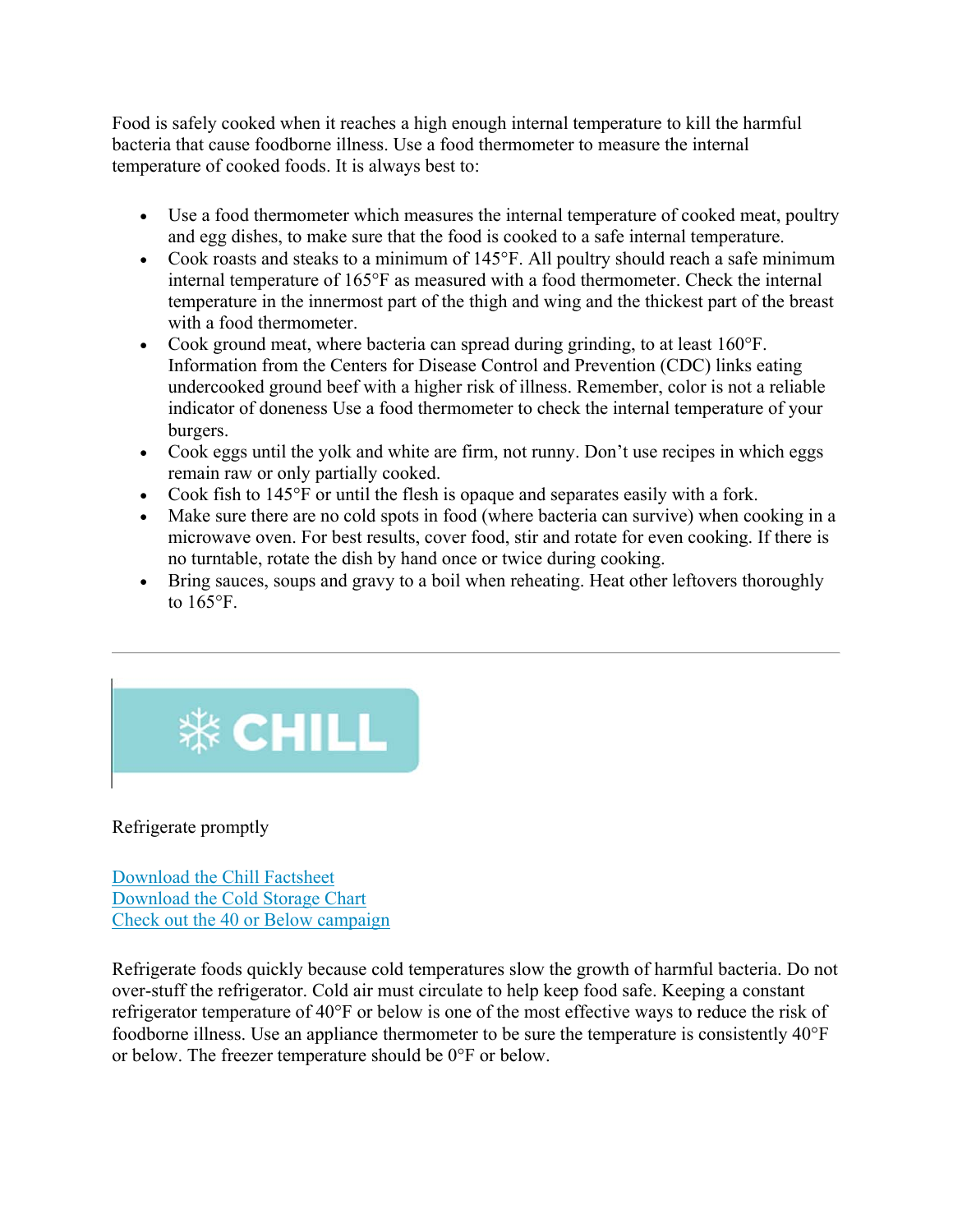- Refrigerate or freeze meat, poultry, eggs and other perishables as soon as you get them home from the store.
- Never let raw meat, poultry, eggs, cooked food or cut fresh fruits or vegetables sit at room temperature more than two hours before putting them in the refrigerator or freezer (one hour when the temperature is above 90°F).
- Never defrost food at room temperature. Food must be kept at a safe temperature during thawing. There are three safe ways to defrost food: in the refrigerator, in cold water, and in the microwave. Food thawed in cold water or in the microwave should be cooked immediately.
- Always marinate food in the refrigerator.
- Divide large amounts of leftovers into shallow containers for quicker cooling in the refrigerator.



Use or discard refrigerated food on a regular basis.

## **ServeSafe Program**

ServSafe is the highest standard in food safety training and certification, and is recognized by more jurisdictions than any other manager food safety program. ServSafe content is based on input from experts across the industry who determined the knowledge, skills and abilities food safety managers need to know to perform their jobs effectively. ServSafe includes the 2007 FDA Food Code updates, the latest science-based information, plus real-world scenarios, updated case studies and activities to help everyone apply the concepts to practical on-the-job situations. **The ServSafe program is the National Restaurant Association's food safety training and certification program through which over 3 million foodservice managers have been certified. To learn more, visit the** ServSafe Program Homepage**.**

The ServSafe Food Handler Program is a food and beverage safety training program that delivers consistent food safety training to employees. The program covers five key areas: